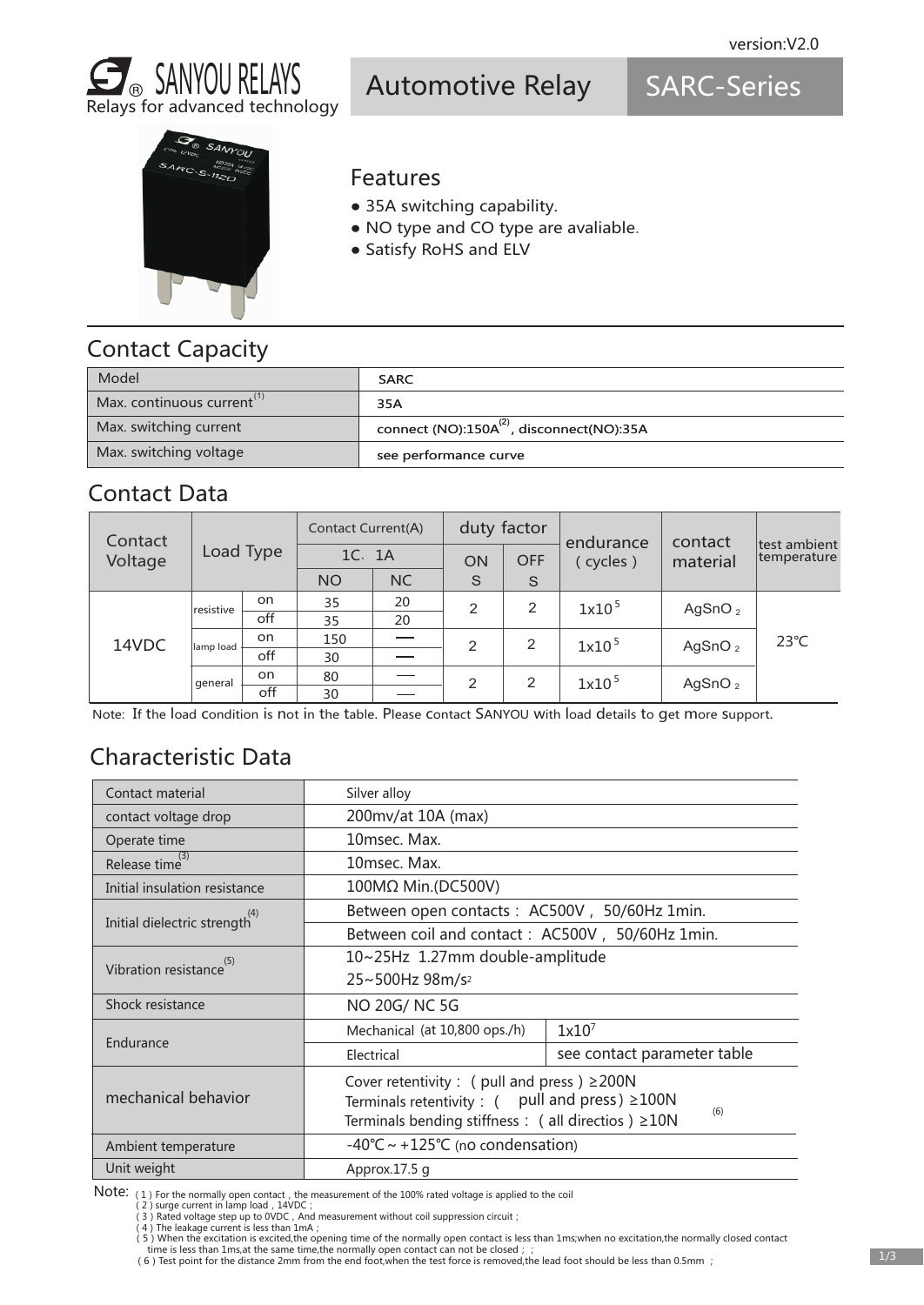#### Coil Data (at 20℃)

| Nominal<br>voltage<br>(VDC) | Nominal<br>operating<br>current<br>$\pm 10\%$ (mA) | Coil<br>resistance<br>$\pm 10\%$ $(\Omega)$ | Parallel<br>$(\Omega)$ | Equivalent<br>resistance resistance<br>$(\Omega)$ | Pick-up<br>voltage<br>(VDC) | $Drop-out$<br>voltage<br>(Min.) | Max.<br>Allowable<br>voltage<br>(VDC) | Nominal<br>operating<br>power<br>(W) |
|-----------------------------|----------------------------------------------------|---------------------------------------------|------------------------|---------------------------------------------------|-----------------------------|---------------------------------|---------------------------------------|--------------------------------------|
| 12                          | 100                                                | 120                                         |                        |                                                   |                             |                                 | 15.6                                  | 1.2                                  |
| 24                          | 50                                                 | 480                                         |                        |                                                   | 60%                         | 10%                             | 31.2                                  | 1.2                                  |
| 12                          | 100                                                | 120                                         | 680                    | 105.4                                             |                             |                                 | 15.6                                  | 1.4                                  |
| 24                          | 50                                                 | 480                                         | 2700                   | 407.5                                             |                             |                                 | 31.2                                  | 1.4                                  |

## Ordering Information

| Nomenclature |  |  |  |  |   |  |                                                                                                             |
|--------------|--|--|--|--|---|--|-------------------------------------------------------------------------------------------------------------|
| $SARC$ $-S$  |  |  |  |  | M |  | $R$ + XX                                                                                                    |
|              |  |  |  |  |   |  | Special Parameter: Nil-Standard type,<br>Letter or number-Special requirement                               |
|              |  |  |  |  |   |  | Accessory Form: Nil-Without accessory, R-With resistor, D-With<br>diode, DC-With diodes(see wiring diagram) |
|              |  |  |  |  |   |  | Contact Form: Nil-Form C, M-Form A                                                                          |
|              |  |  |  |  |   |  | Coil Power: D-1.2W/1.4W                                                                                     |
|              |  |  |  |  |   |  | Coil Voltage (VDC): 12, 24                                                                                  |
|              |  |  |  |  |   |  | Number of Poles: 1-1 Pole                                                                                   |
|              |  |  |  |  |   |  | <b>Protective Construction: Nil-Dust cover</b><br>S-Flux proofed<br>SH-Sealed type washable                 |
|              |  |  |  |  |   |  | <b>Type Designation: SARC</b>                                                                               |

# Outline Dimensions, Wiring Diagram (unit: mm)